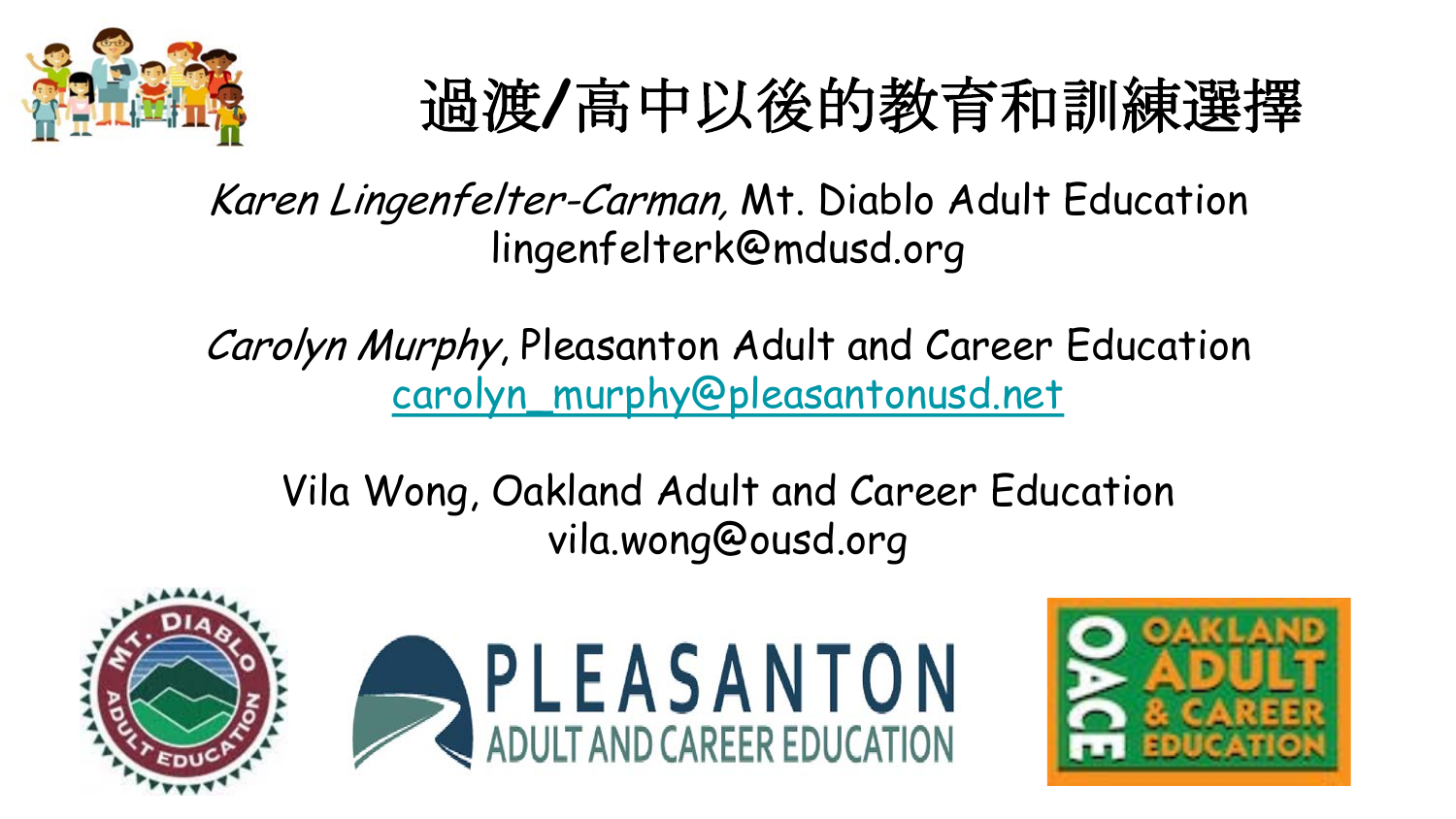



### 通往就業的路徑

#### 日間計劃

### 高中後的教育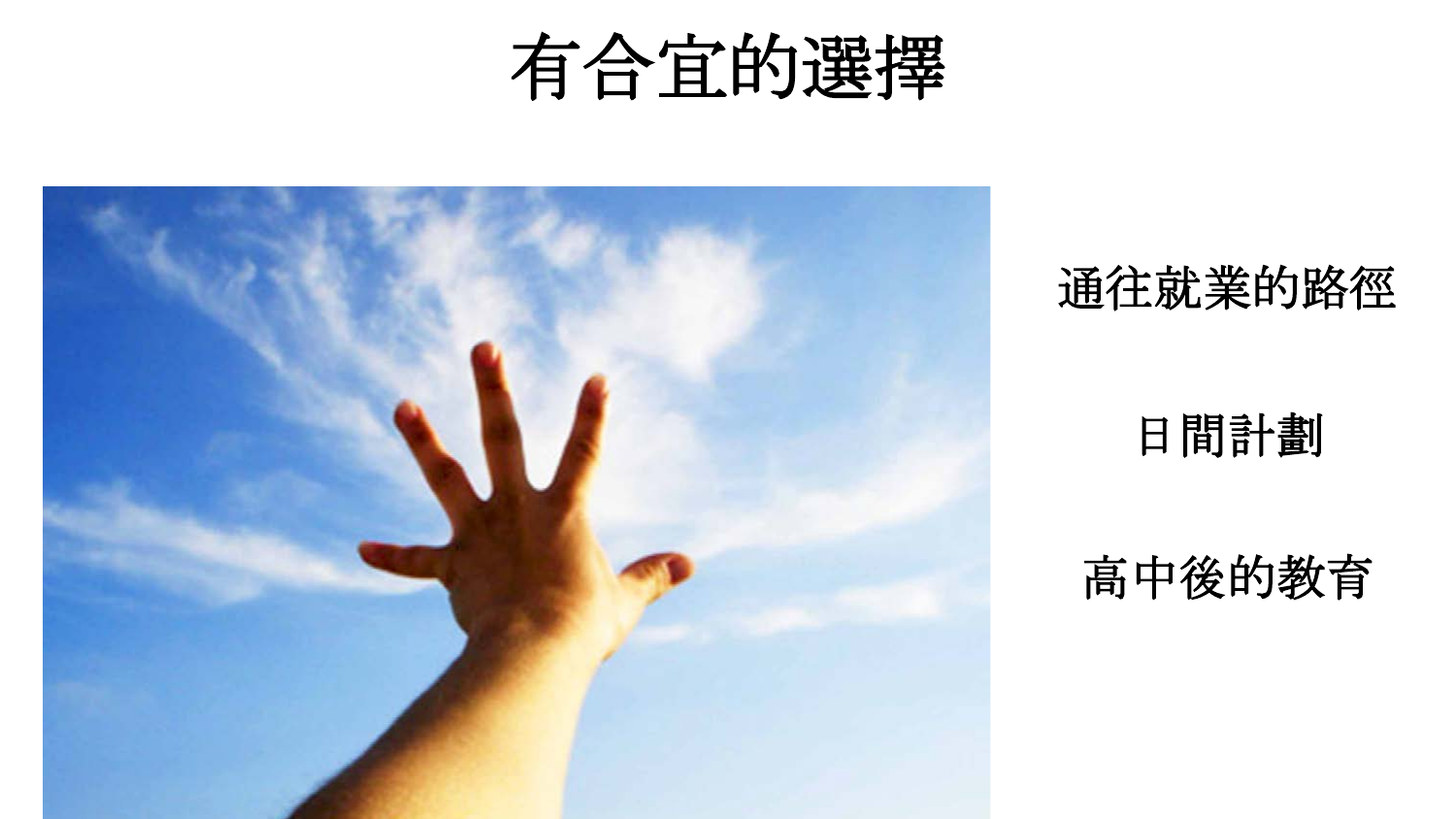# 通往就業的路徑

1) 東灣區域中心個案經理 2) 開設DOR 檔案 3) 自我反思和評估 4) 辨認出短期和長期目標 5) 探索合宜的選擇

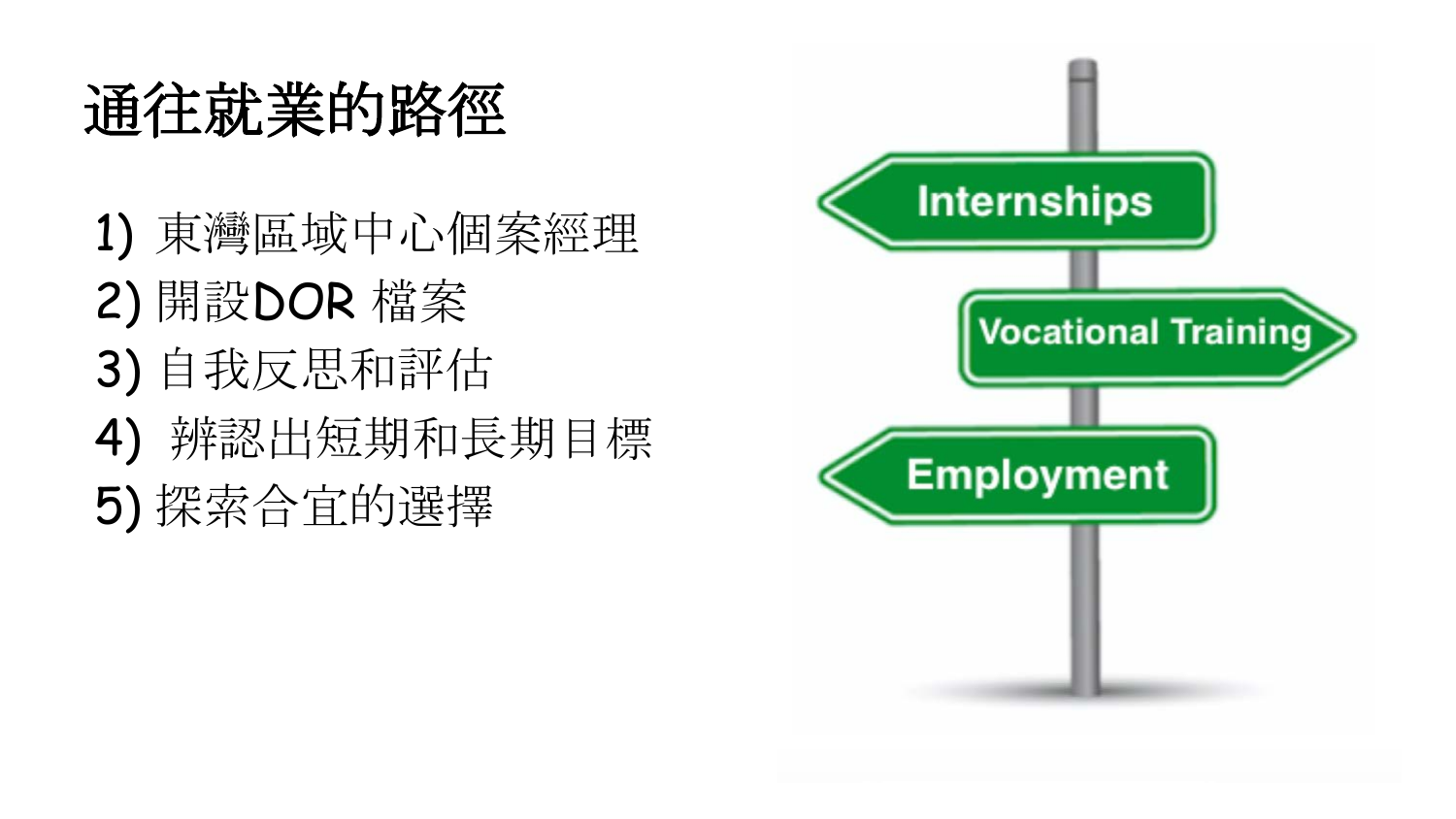

#### 包括

- 課堂教學
- 工作輔導
- 部門輪換
- 建立履歷表
- 面試練習

#### 益處

- 發展軟技能
- 獲得真實的工作經驗
- 探索職業和興趣
- 增加自信

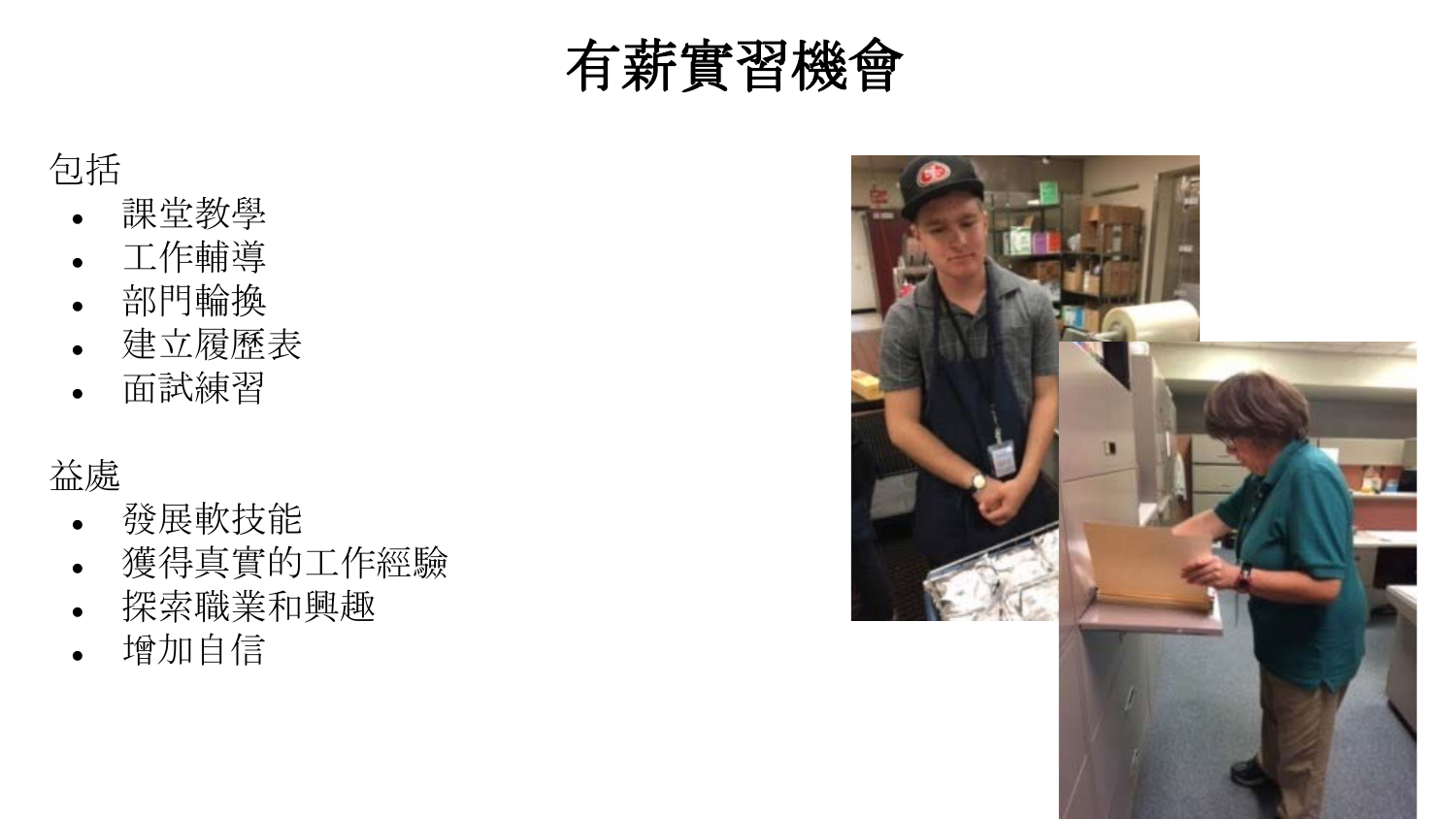### 工作訓練

包括

- 為某個特定的工作而受訓練
- 在某些特定任務上獲得技能
- 在職場上獲得實際的知識

無學分園藝課程 Las Positas College 社區大學

膳食助手計劃 Castro Valley 成人學校

電影和媒體工作坊, Futures Explored

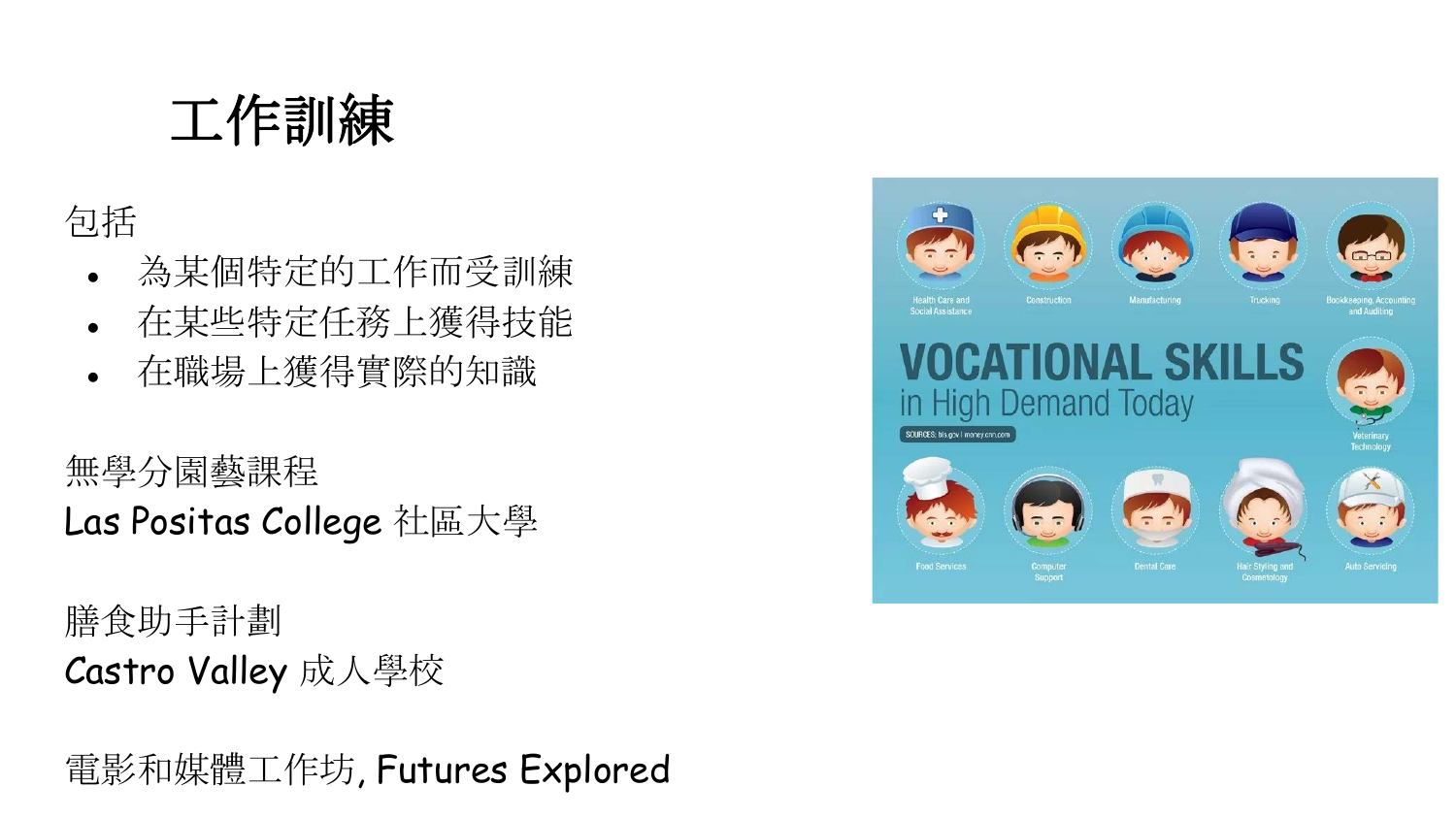## 有支持的就業目標就是有競爭力的整體就業

#### 有支持的就業

- 工作發展及工作崗位上的支持
- 已建立的工作描述
- 當僱員在工作上更加獨立時, 支持會淡出

### 定制的就業

- 為有嚴重生活繁雜性和障礙的人提供就 業
- 雙方的需要都能達到
- 靈活的時間表, 定制的工作描述

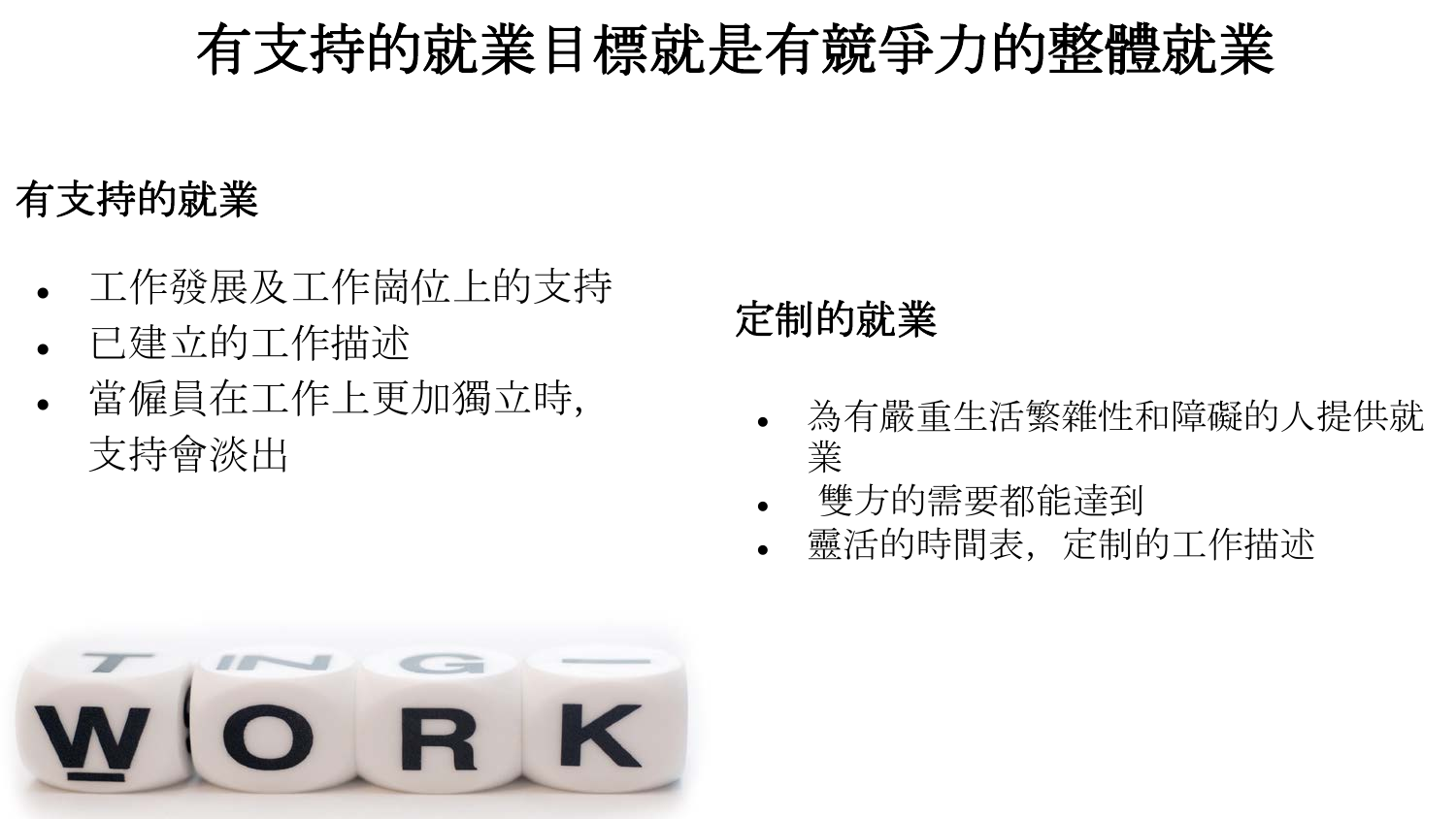# 日間計劃**:** 在一個中心或在社區

- 社交/悠閒技能
- 社區融合
- 生活技能
- 發展自我倡導
- 行為管理

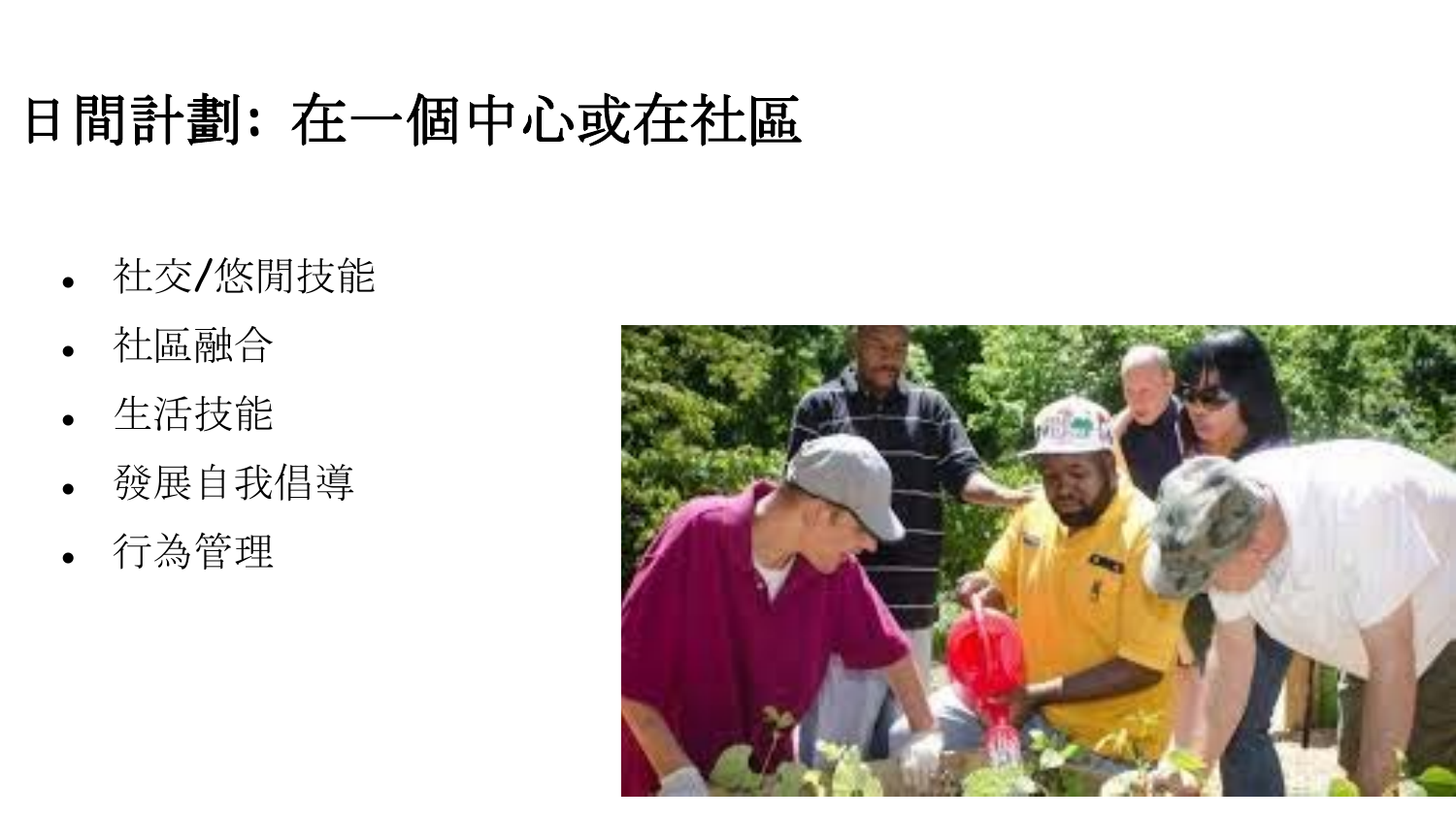



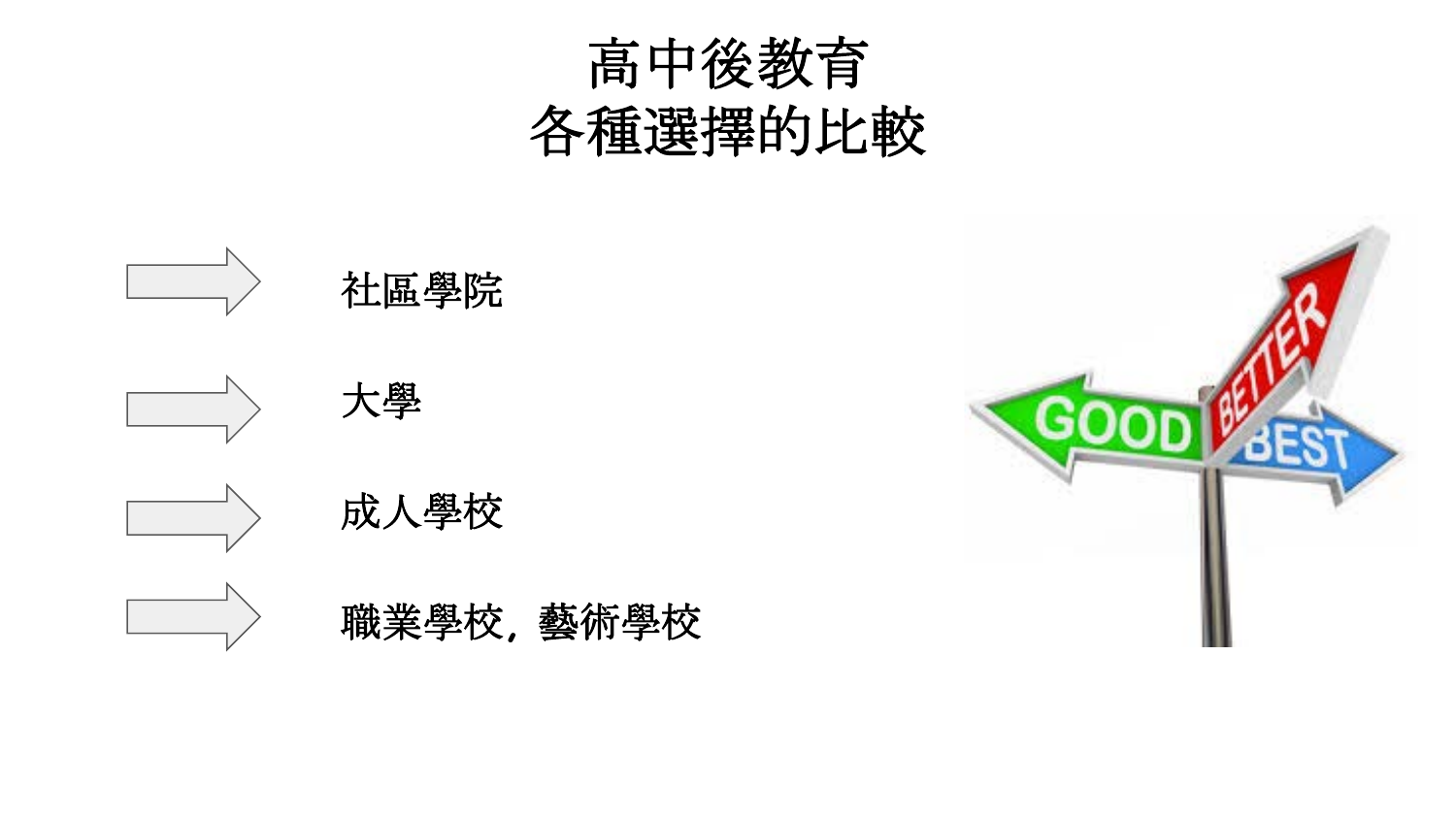# 社區學院,大學**, UC/CSU,**  私立大學

- 根據法例**(ADA)**提供弱能支持服務 **\***容納而非修改**\***
- 現在提供**:** 非學分課程

#### 服務包括

- 優先註冊
- 學習, 職業和障礙輔導
- 做筆記
- 補習
- 延長考試時間
- 有聲書,允許錄影講課
- 傳譯員和字幕服務
- 更改的媒體服務

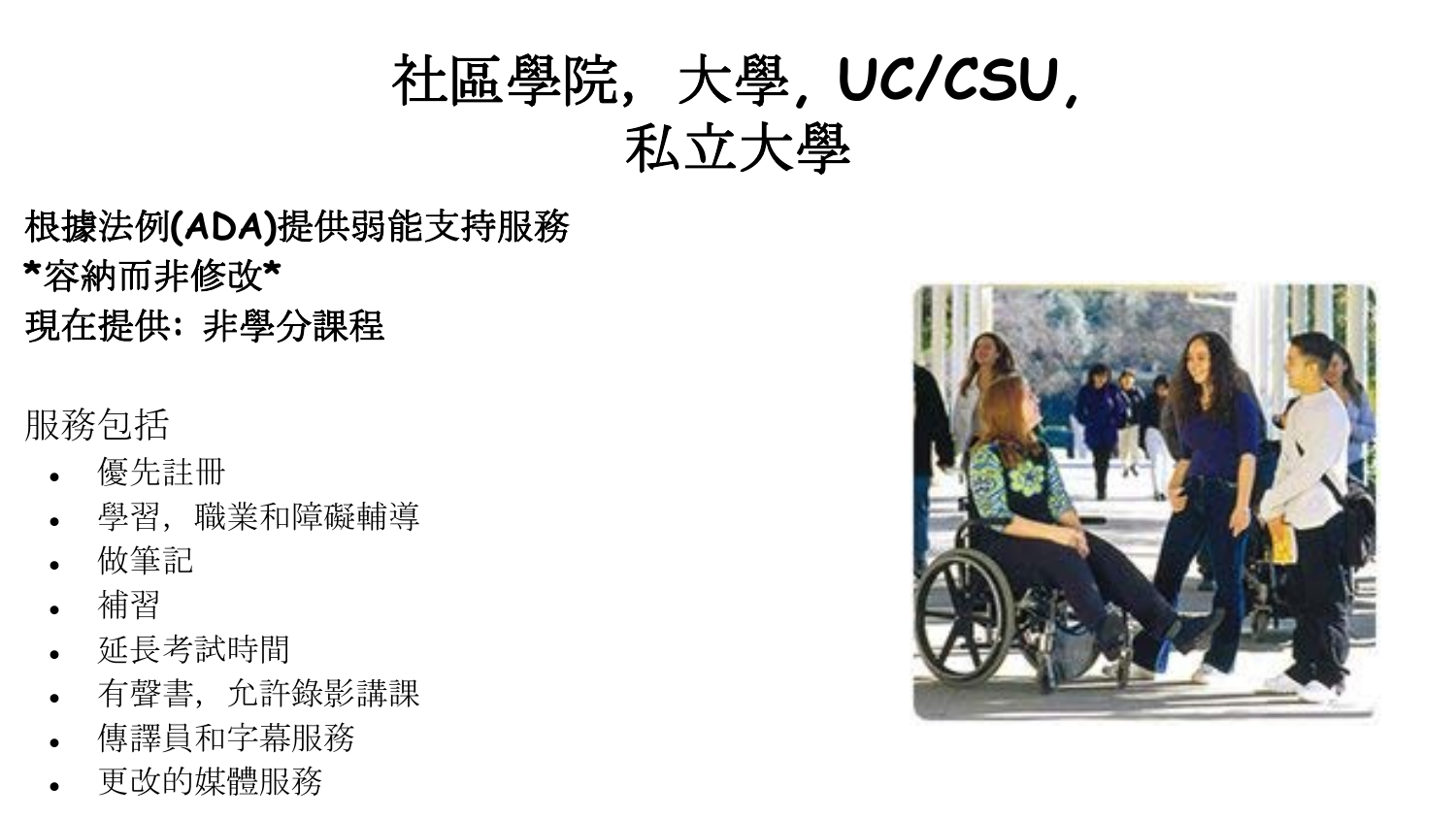# 特別獨立生活技能計劃

#### 以下學校提供在校園裡獨立生活技能經驗

- TAFT 社區學院: 過渡至獨立生活 (TIL)
- Wayfinders, Fresno 州立大學: 大學生活經驗 (CLE)

#### 提供**ASD**特別計劃的大學

- College Internship Program 大學實習機會, Berkeley
- Cal State East Bay: College Link program 大學連接計劃

#### 提供特別職業訓練的大學

● 從大學到職業: College of Alameda

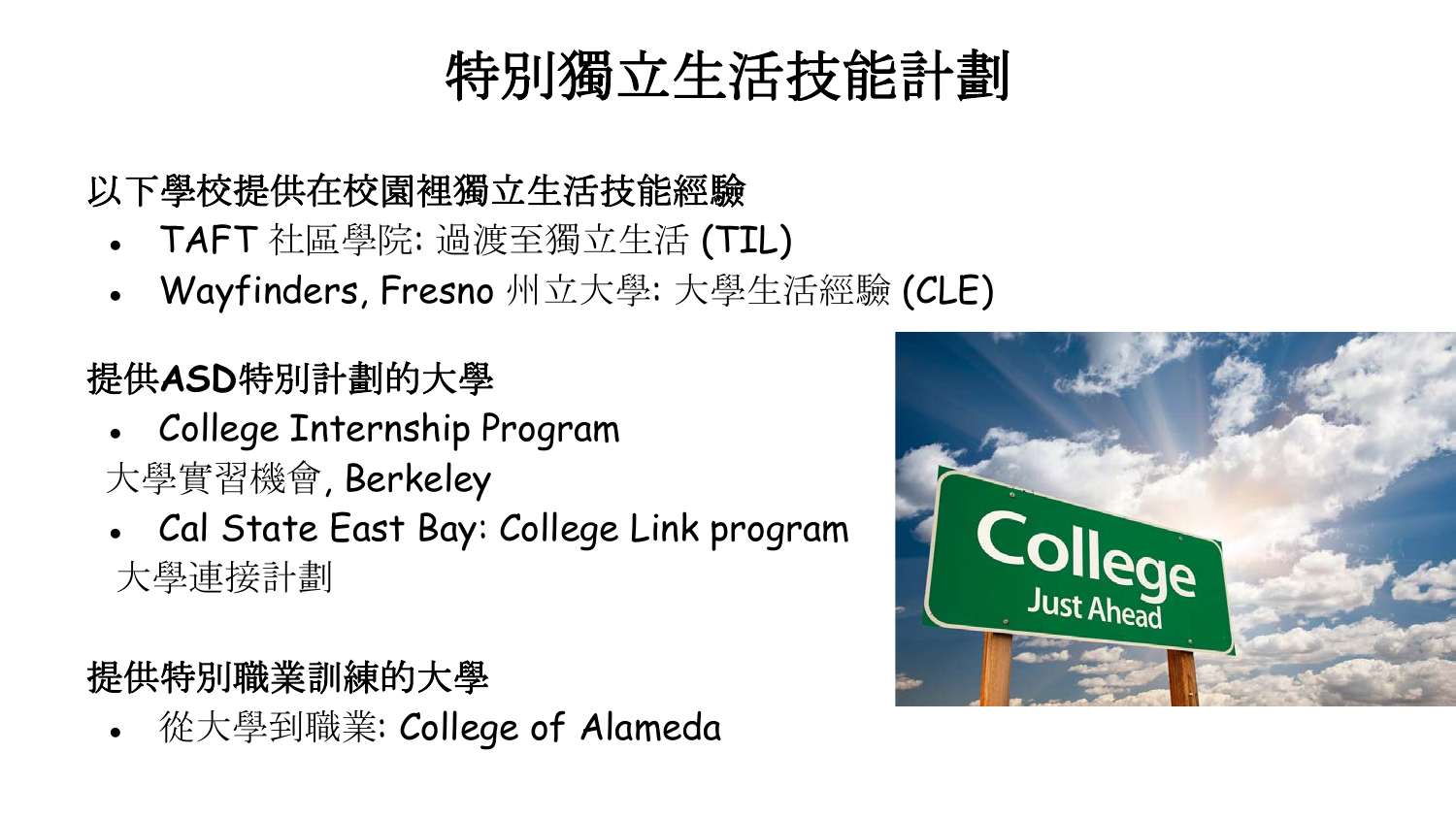### 成人教育計劃為有障礙成人提供的計劃

#### 以下計劃幫助學生發展獨立生活技能, 基本學習技能,社交和溝通技能,工作訓練, 以及有薪實習計劃。

Castro Valley Adult and Career Education, STRIDES program

Fremont Adult and Continuing Education, Noll Center

Mt. Diablo Adult Education, Paid Internship Programs, TOPS program, Life Skills, On Track Program

Oakland Adult Education, Project SEARCH Internship Program

Pleasanton Adult and Career Education, Project SEARCH Programs, Life Skills and Career Readiness

West Contra Costa Adult Education: Independent Living Skills, Occupation and Work Skills

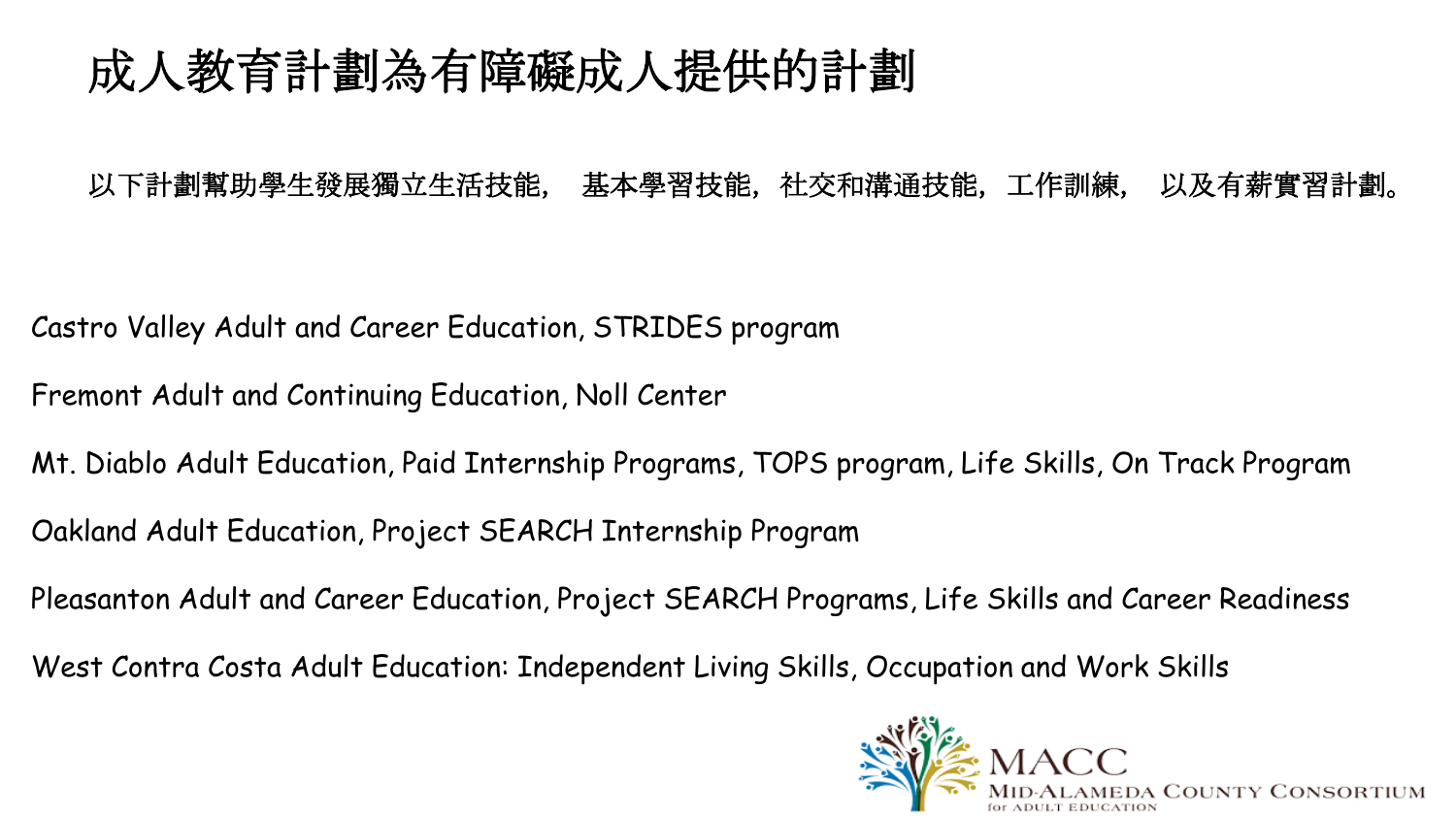# 職業學校和藝術學校

- Creative Growth Art Center
- Carrington for Health Care Careers
- Paul Mitchell School
- NIAD
- The Stride Center
- Academy of Arts
- California College of Arts
- SAE Expression